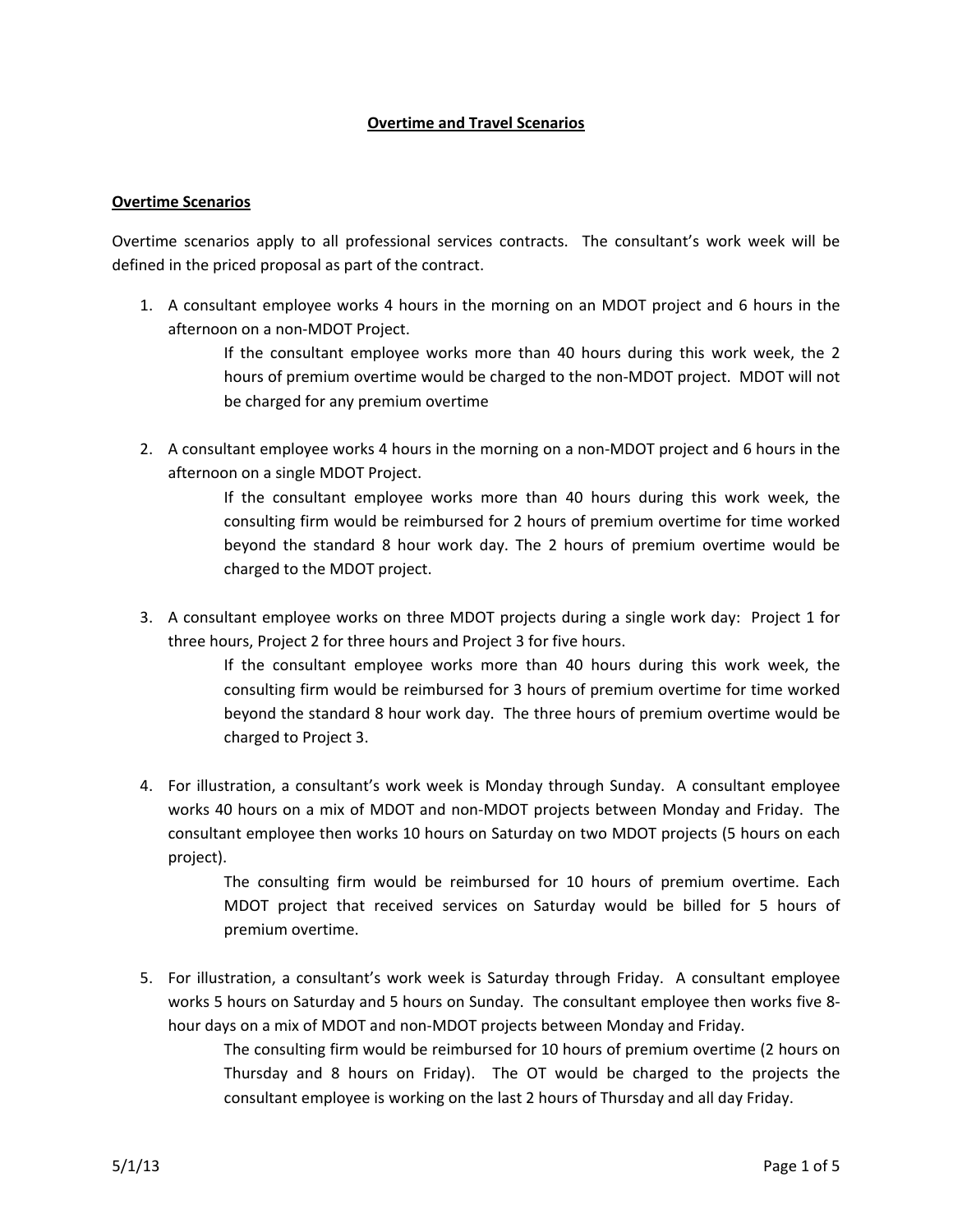6. A consultant is given advance notice that an MDOT project work schedule is changing from five, 8 hour day shifts to an Alternate Work Schedule of four, ten hour shifts.

> If the consultant employee does not exceed 40 hours under their Alternate Work Schedule, no overtime is accrued.

7. A consultant employee takes 8 hours of holiday, paid time off or sick leave during a work week. The employee also works 40 hours on MDOT projects during the same work week and includes a total of 48 hours on their timesheet.

> The employee did not exceed 40 hours after subtraction of holiday, paid time off or sick leave hours. No overtime would be charged.

## **Travel Scenarios**

Travel scenarios apply to all professional services contracts. The project site can be the project location, MDOT office or other location where project work is completed.

## *Vehicle is parked at Consultant's Office*

- 1. The vehicle a consultant employee uses for MDOT project work is parked at the Consultant's Office. This scenario also applies to situations where the consultant employee must travel to the consultant office to pick up equipment for the project.
	- a. The consulting firm will be reimbursed for vehicle expenses from/to the Consultant's Office to/from the project site.
	- b. The consulting firm will be reimbursed for labor time associated with travel from/to the Consultant's Office to/from the project site. Under this scenario the consultant employee has already commuted to the Consultant Office and the 30 minute commute deduction does not apply.

# *Vehicle is parked at Employee's Home*

- 2. A consulting firm has a policy that allows employees to take vehicles used for project work home to provide cost and time efficiency. The consultant office is 50 miles from the project site and the consultant employee's home is 45 miles from the project site.
	- a. The consultant employee travels from/to home to/from the project site.

The consulting firm will be reimbursed for vehicle expenses from the consultant employee's home to/from the project site.

The consulting firm will be reimbursed for labor time associated with travel to/ from the project site minus 30 minutes for each leg of the trip.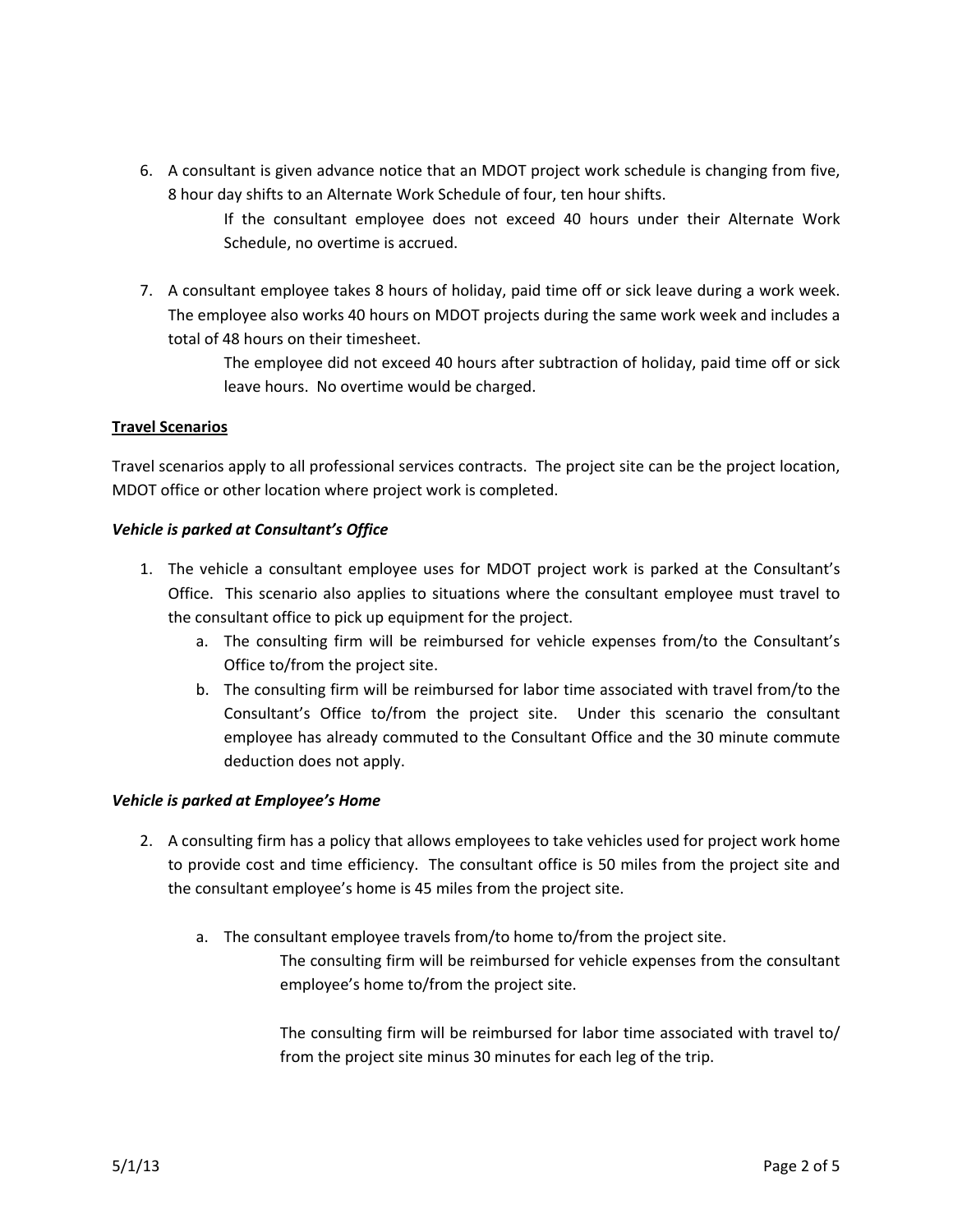b. The consultant employee must travel to the consultant office for company business before traveling to the project site.

Vehicle and labor expenses are per Travel Scenario 1.

- 3. A consulting firm has a policy that allows employees to take vehicles used for project work home to provide cost and time efficiency. The consultant office is 25 miles from the project site and the consultant employee's home is 15 miles from the project site.
	- a. The consultant employee travels from/to home to/from the project site. The consulting firm will be reimbursed for vehicle expenses from the consultant employee's home to/from the project site.

If the project is within the 30 minute window of the consultant employee's home, no reimbursement will be made to the consulting firm for labor time associated with travel. If travel to/from the site exceeds 30 minutes, the consulting firm will be reimbursed for labor time associated with travel to/ from the project site minus 30 minutes for each leg of the trip.

b. The consultant employee must travel to the consultant office for company business before traveling to the project site.

Vehicle and labor expenses are per Travel Scenario 1.

- 4. A consulting firm has a policy that allows employees to take vehicles used for project work home to provide cost and time efficiency. The consultant office is 35 miles from the project site and the consultant employee's home is 40 miles from the project site.
	- a. The consultant employee travels from/to home to/from the project site.

The consulting firm will be reimbursed for vehicle expenses based on the distance from the consultant office to/from the project site (70 miles).

The consulting firm will be reimbursed for labor time associated with travel to/ from the employee's home to the project site minus 30 minutes for each leg of the trip.

b. The consultant employee must travel to the consultant office for company business before traveling to the project site.

Vehicle and labor expenses are per Travel Scenario 1.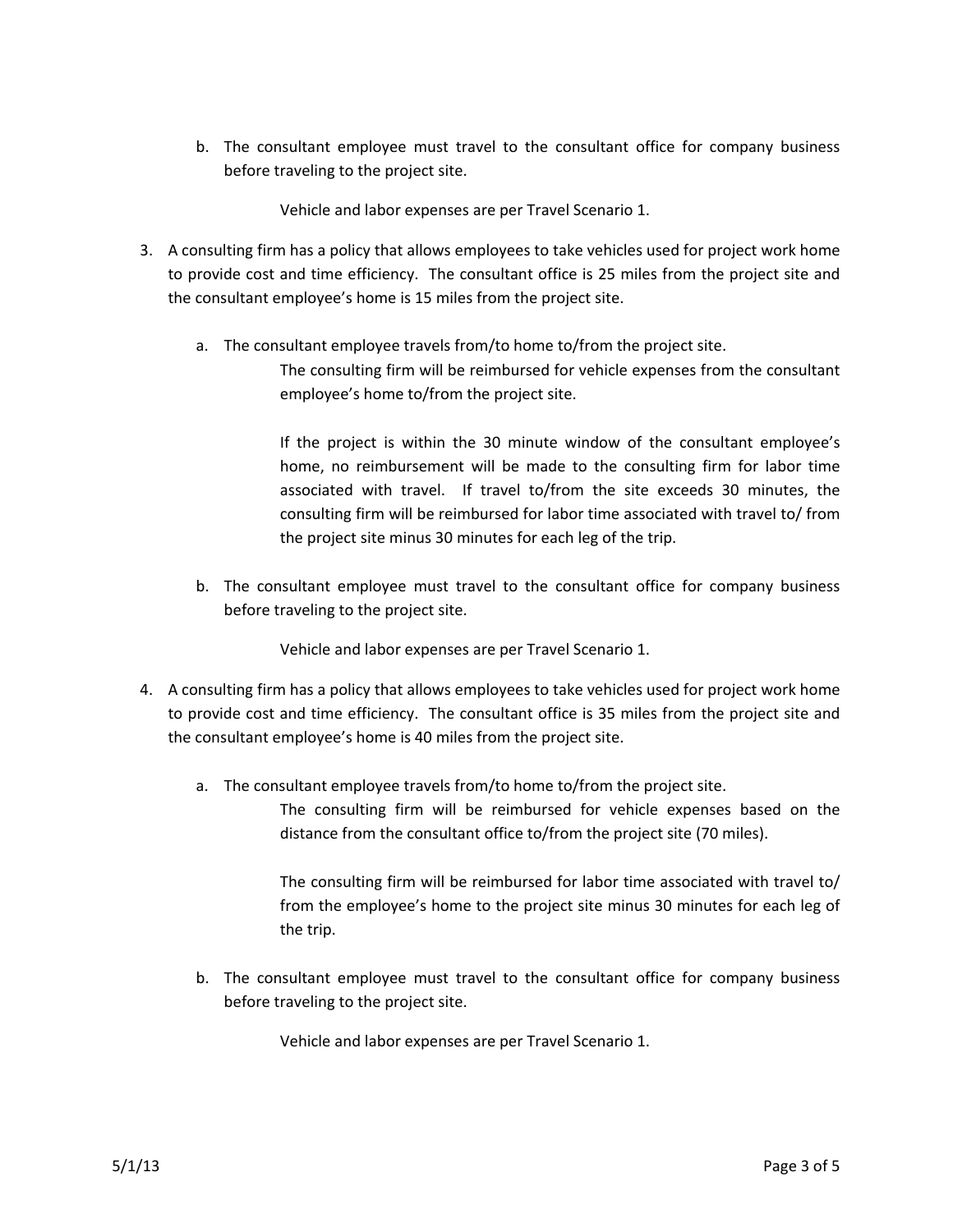## **Employee Travel to Multiple Projects per Day**

5. A consultant employee travels from their base location (home or consultant office) to Project 1 that is a distance of 40 miles to Project 2 (distance from Project 1 to 2 is 20 miles) to Project 3 (distance from Project 2 to Project 3 is 30 miles) to their base location that is 12 miles away from Project 3 in a single day. The distance from Home Base to Project 2 is 45 miles.



The consulting firm will be reimbursed for all vehicle expenses from/to the consultant employee's base location. Vehicles expenses will be distributed based on the following mileages:

| Project   | <b>Mileage</b>             |
|-----------|----------------------------|
| Project 1 | 50 miles $(40 + 10)$       |
| Project 2 | 28 miles $(10+15+3)^{1/2}$ |
| Project 3 | 24 miles $(15+12-3)^1$     |

The consulting firm will be reimbursed for labor time associated with travel as follows:

#### **From Consultant Employee's Home:**

| Project   | <b>Travel Time</b>                                         |
|-----------|------------------------------------------------------------|
| Project 1 | Travel time from Home Base to Project 1 plus half the      |
|           | travel time from Project 1 to Project 2 minus 30 minutes   |
| Project 2 | Half the travel time from Project 1 to Project 2 plus half |
|           | the travel time from Project 2 to Project $3^3$            |
| Project 3 | Half the travel time from Project 2 to Project 3 plus half |
|           | the travel time from Project 3 to Home Base minus 30       |
|           | minutes <sup>3</sup>                                       |

## **From Consultant Office:**

| Project   | Travel Time associated with __ Miles                       |
|-----------|------------------------------------------------------------|
| Project 1 | Travel time from Home Base to Project 1 plus half the      |
|           | travel time from Project 1 to Project 2                    |
| Project 2 | Half the travel time from Project 1 to Project 2 plus half |
|           | the travel time from Project 2 to Project 3                |
| Project 3 | Half the travel time from Project 2 to Project 3 plus half |